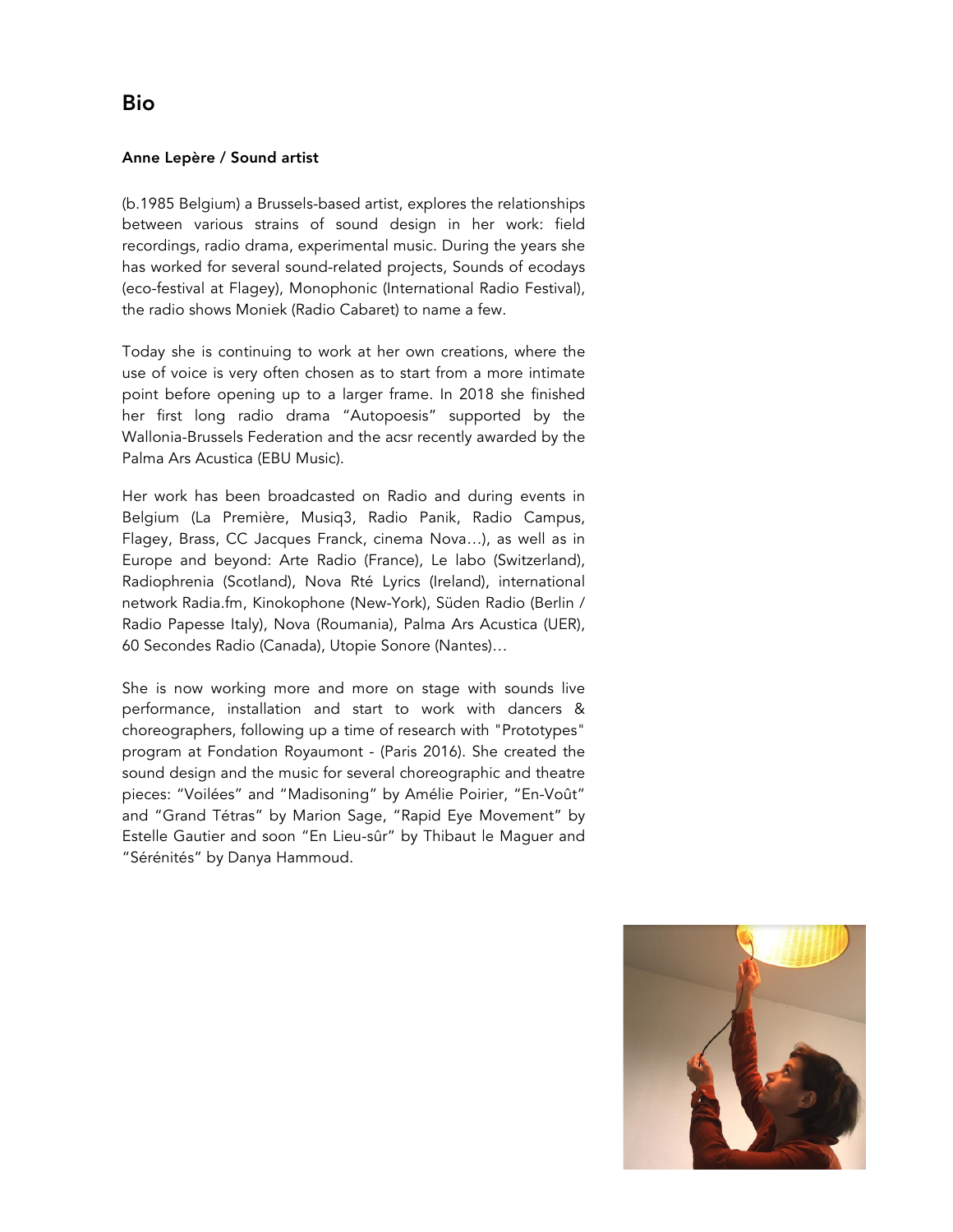# Education

#### 2016-2017 Astrology

With Christophe Madrona (certified in astrology and cells memory)

#### 2015-2016 Prototypes - Abbaye de Royaumont

Research on choreographic and musical languages. Paris

## 2005 - 2009 IHECS – Brussels School / Journalism & Communication

Master 2, Apply communication.

#### 2003 - 2005 Université Libre de Bruxelles

Bachelor, Information & Communication

### Radio Pieces

Autopoesis – 41'10 – 2018 Mix by Jeanne Debarsy Supported by Federation Brussels-Wallonia and acsr. Broadcast in public: Radiophrenia (Glasgow's Centre for Contemporary Arts); CC Jacques Franck (Brussels). Oscillations#2 (Nantes). AWARDED: PALMA ARS ACUSTICA 2019

Scope - 7'51 - 2016 Part of the project The Next Station (Sounds of the London Underground) Broadcast in public: Kappkino Radio Ara (LU)

Danse Macrabe - 6'52 – 2016 Broadcast in public: Festival Longueur d'Ondes (Brest)

Others - 25'15 – 2016 With: Lenka Luptakova Carte Blanche - Radio Panik for Radia.fm Broadcast in public: Radiophrenia - Glasgow's Centre for Contemporary Arts.

Check in - 14'14 - 2016 Supported by Arte Radio Mix : Charlie Marcelet Broadcast in public: Maison de la Poésie (Paris)

Traverser sa manche - 3'48 - 2016 Part of the female:pressure, Solidarity campaign for the canton of #Rojava The song of Aurora - 8'38 - 2015 Supported by Hai Art Soccos (Hailuoto - Finland) Selected by Rté Lyric for Palma Ars Acustica. Broadcast in public: QO-2 (Brussels)

Balaena Morphosis – 5'05 - 2015 Inspired by "Walvis Blues" novel by Luvan

Dancing Fire - 23'45 - 2014 Carte blanche Radio Campus Bruxelles

The Taste of water  $-5'20 - 2014$ Supported by LMF Asbl Broadcast in public: Flagey (Brussels).

Escape - essai - 5'33 - 2013 Supported by acsr Broadcast in public: Le BRASS (Brussels)

Nanou - 4'45 – 2013 Sonic Self-portrait Supported by BNA-BBOT, DABA Maroc and LA CENTRALE for contemporary art. Installation at LA CENTRALE (Brussels)

Little Sounds along the river - 7'02 - 2012 Broadcast in public: Kinokophony Night au Lincoln Center - New-York 2014 ; Süden Radio à la Deutsche Bank KunstHall Berlin.

# CV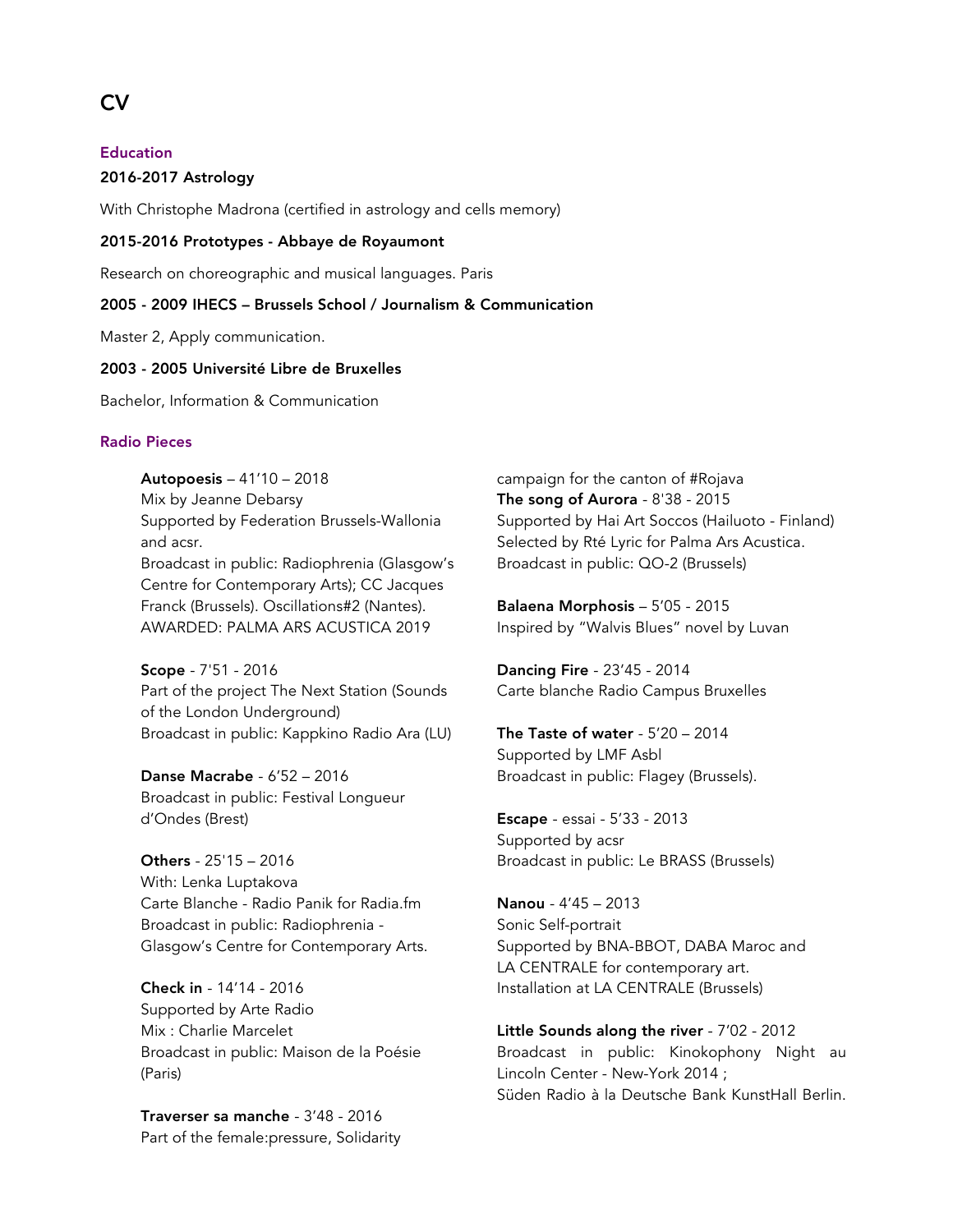#### Radio Collaborations

## Version 133

2018: Sound Design for the radio drama by Sebastian Dicenaire.

## Reflect Your Futur

2018: Radio broadcast create by Blaue Rauschen, broadcast on WDR (Germany).

#### Radio Moniek

Since 2016: Radiophonic cabaret

Performances at Festival Longueurs d'Ondes in Brest, Festival Variasons, in theatre Varia (Bruxelles), in Ateliers Claus (Brussels) and in Cercle du Laveu (Liège).

### Karaonomatopiek

2015: Performance with Papier Machine created with Gota Slick & Leslie Doumerc. Performed at Cinema Gallery (Brussels) and at the Centre Pompidou (Paris).

#### Performances I Theater I Dance

#### 2020 Sérénités

Sound design & music for the dance piece by Danya Hammoud (Liban). Production: L'Heure en commun

## 2020 En Lieu Sûr

Sound design & music for the dance piece by Thibaud Le Maguer (FR) Production: Animae Corpus

#### 2019 Antigone,

## une autre histoire de l'Europe

Sound design & music for the dance piece by Vincent Collet Production: Théâtre de Poche / Le Joli collectif

#### 2019 Grand Tétras

Sound design & music for the dance piece by Marion Sage (FR) Production: Nunavik

## 2019 Rapid Eyes Movement

Sound design & music for the perfomative piece by Estelle Gautier (FR) Production: Joli Mai

## 2017-2019 Mythe & recette

Serial of performances creates with Marion Sage for different events: Vivat la Danse (FR), « A perfect Sounday » (BE), Radio show Moniek, Magazine publication Papier Machine (2017)

#### 2018 Madisoning

Sound design & music for the dance piece by Amélie Poirier (FR) Production: L'Oiseau Mouche

#### 2018 Voilée

Sound design & music for the dance piece by Amélie Poirier (FR) Production: Les Nouveaux Ballets du Nord Pas de Calais

2016 Ice Cube Solo Live performance – Sound poetry Venue: Madame Claude, Berlin

2016 BU Performance Sound Poetry & dance Chorégraphie: Anne Lepère with dancers: Arielle Chauvel Levy, Fabien Gautier, Sélina Fürst. Sound design & Text: Anne Lepère Production: Abbaye de Royaumont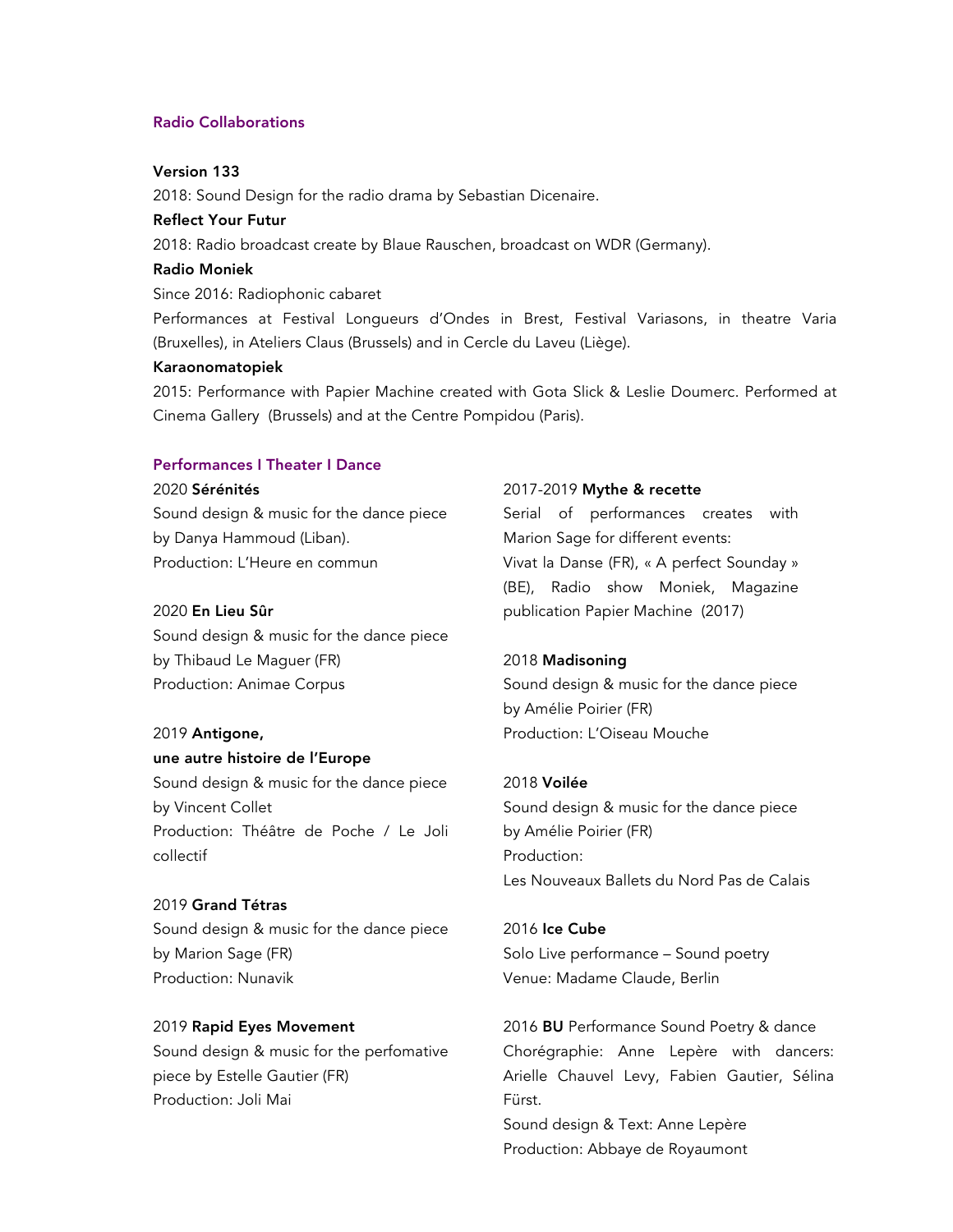## Residency (sélection)

- 2018 Buda (Courtrai BE) residency with Estelle Gautier
- 2017 Vivat (Armentières FR) residency with Marion Sage
- 2017 QO2 (Brussels BE) -

Residency with Marion Sage: somatic practice between sounds and movements.

2016 Hai Art – Soccos (Hailuoto - FI) - Culture of sounds sounds of culture